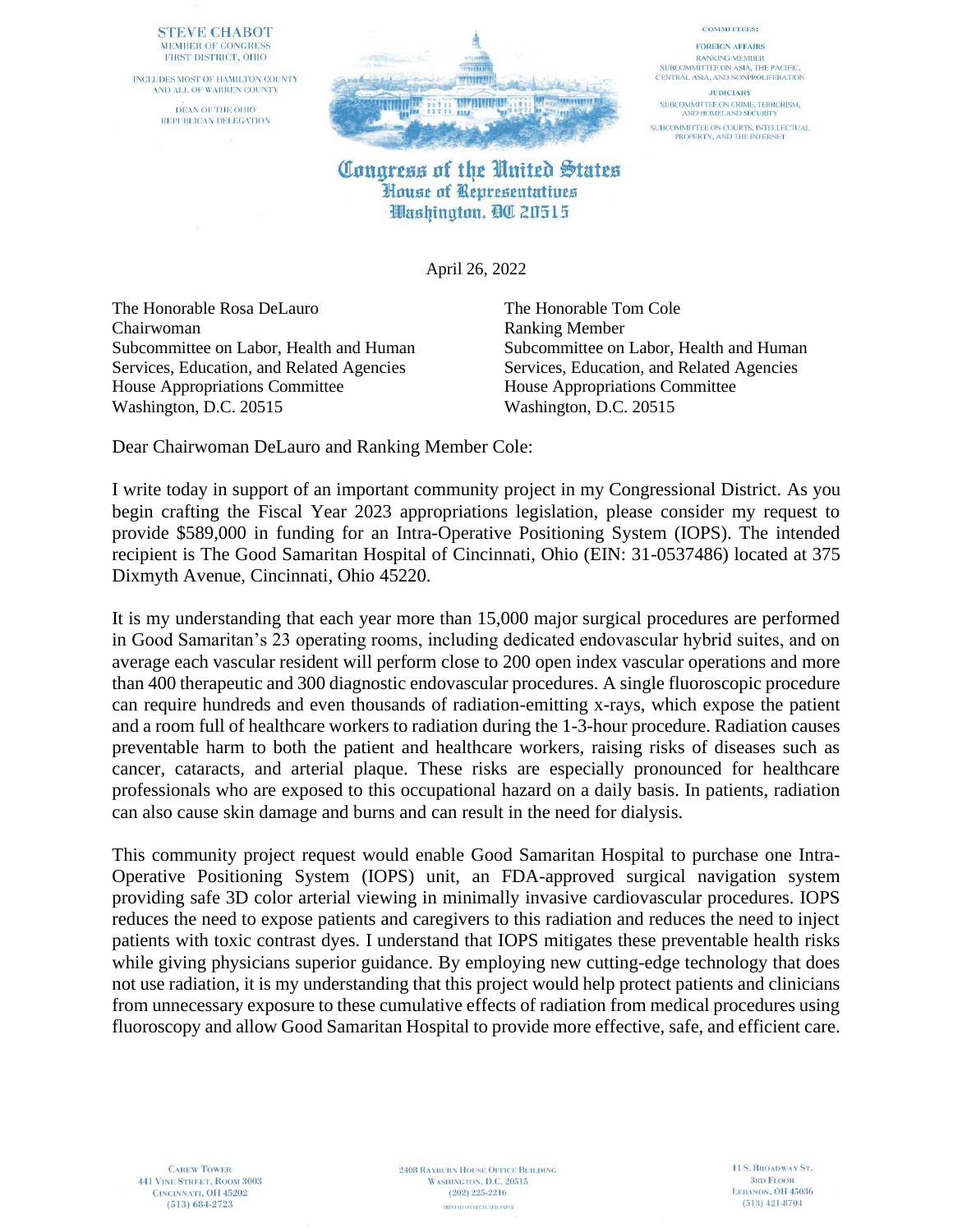As you continue to assess appropriations requests, I ask that you give every consideration of this community project in my Congressional District which will allow Good Samaritan Hospital to purchase an Intra-Operative Positioning System and improve public safety. Thank you for your consideration of this important request.

Sincerely,

 $L$  Chabot

Steve Chabot (OH-01) MEMBER OF CONGRESS